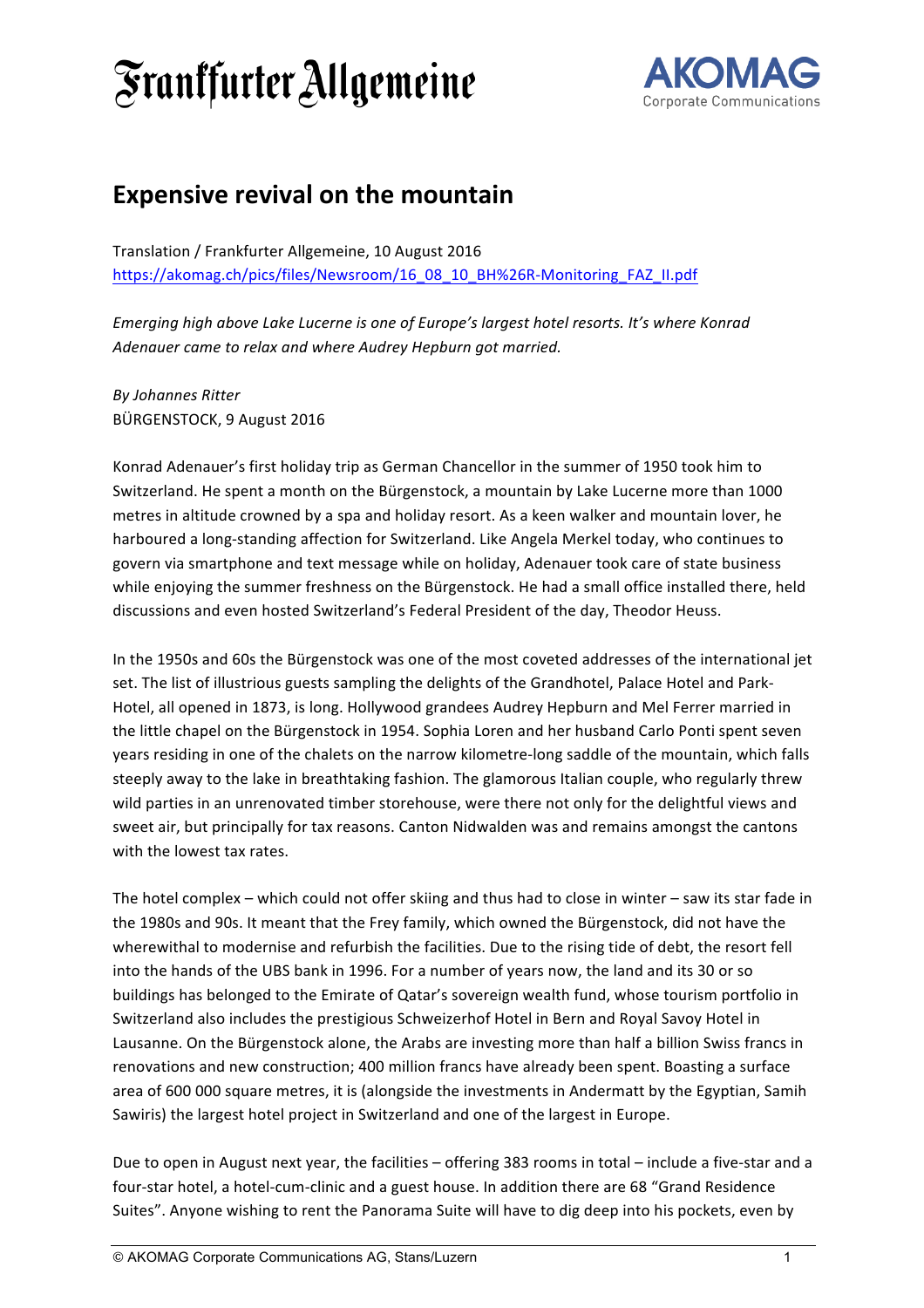## *Sranffurter Allgemeine*



Swiss standards: the 500 square-metre penthouse will cost 20 000 francs a night. On the other hand, putting up in a Standard-category room in the new Bürgenstock Hotel will cost 600 francs in the low season. Or twice as much in the high season. Rooms in the painstakingly restored (de facto newly built) Palace Hotel, which will also host conferences and congresses, start at 420 francs. Monthly rents for the ten private villas clinging to the slope below the hotel complex and offering up to 820 square metres of floor space have not yet been determined. The managers are still mulling over the admission charges for the 10 000 square-metre spa facility, which will also be open to non-guests.

What is clear, though, is that the investors from the Gulf are dishing things up with a huge ladle. In these uncertain times, would it not have been wiser to tone things down a little for this revival on the mountain? No, says Bruno Schöpfer. The former head of Mövenpick is managing this major project – he is its brain and its soul. The concept makes sense only in the way all its various parts combine, he explains. The resort has to operate a year-round service if it is to have a chance of generating a return. This means that it needs attractions outside the peak summer season. Schöpfer is seeking to bring conferences and congresses to "his" mountain. He also wants to benefit from the growth in medical tourism. Under the slogan "Medical Wellness", guests at the high-class Waldhotel will be convalescing from medical interventions, recovering from their burn-out or losing weight. In terms of Medical Wellness clients, Schöpfer foresees half coming from Switzerland (where there is a dearth of convalescence facilities) and half from abroad, in particular the Middle East, China, India and the USA. Due to the strength of the Swiss franc ("a nightmare for Swiss tourism") he is now no longer banking on guests coming from Germany in any great number.

Despite the hefty prices, the Bürgenstock is not intended to become the reserve of the ultra rich of this world – quite the opposite. Commercial success will depend on ordinary day-trippers patronising the twelve restaurants and bars. Project manager Schöpfer is reckoning on 100 000 day-trippers annually. But won't the "real" hotel guests feel gawked at and ill-at-ease amongst the hordes of curious visitors? "Certain times at the spa will be reserved for guests and residents," counters Schöpfer. 

Christian Laesser, Professor of Tourism at the University of St. Gallen, thinks that the success of this mixed use depends very much on how visitor flows are managed. Price structuring could help in this regard. In terms of its medical wellness and conferencing offerings, Laesser warns that the Bürgenstock will meet stiff competition both at a national and an international level. Overall, there is no certainty of success. Essentially, though, the hotel project is in with a good chance of doing well, bearing in mind its glorious setting and unique history ("The Bürgenstock is an icon"). It has to be said that Laesser's definition of success is fairly unambitious: "In view of the low interest environment, the Arabs must surely instead be looking primarily at securing part of their assets in a politically stable setting." There can be no quick return for the investors in this expensive project. It will take the project three years or more to start seeing returns from its operations. Until then, Schöpfer is targeting an average occupancy of 65 percent. This includes the hoped-for long-term tenants, attracted from abroad and other Swiss cantons by the low rates of taxation. Canton Nidwalden's wealth tax is considerably lower than, for instance, that of Bern, Basel or Zurich, says the Bürgenstock's Head of Sales, Steve Nikolov. Transferring one's residence to the Bürgenstock